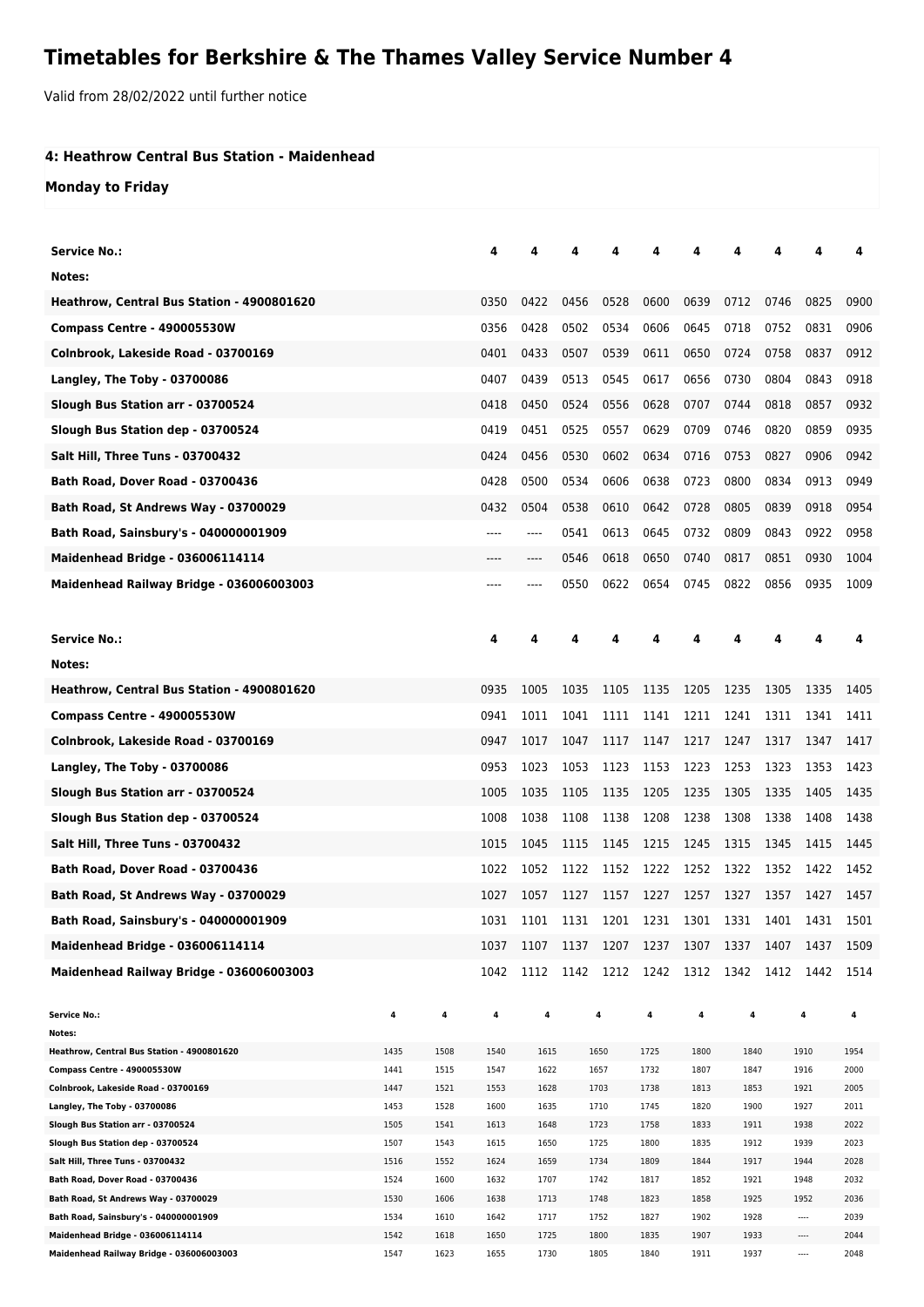| <b>Service No.:</b>                        | 4    | 4    | 4    | 4     |
|--------------------------------------------|------|------|------|-------|
| Notes:                                     |      |      |      |       |
| Heathrow, Central Bus Station - 4900801620 | 2054 | 2154 | 2254 | 2354  |
| Compass Centre - 490005530W                | 2100 | 2200 | 2300 | 0000  |
| Colnbrook, Lakeside Road - 03700169        | 2105 | 2205 | 2305 | 0005  |
| Langley, The Toby - 03700086               | 2111 | 2211 | 2311 | 0011  |
| Slough Bus Station arr - 03700524          | 2122 | 2222 | 2322 | 0022  |
| Slough Bus Station dep - 03700524          | 2123 | 2223 | 2323 | 0023  |
| Salt Hill, Three Tuns - 03700432           | 2128 | 2228 | 2328 | 0028  |
| Bath Road, Dover Road - 03700436           | 2132 | 2232 | 2332 | 0032  |
| Bath Road, St Andrews Way - 03700029       | 2136 | 2236 | 2336 | 0036  |
| Bath Road, Sainsbury's - 040000001909      | 2139 | 2239 | 2339 | $---$ |
| <b>Maidenhead Bridge - 036006114114</b>    | 2144 | 2244 | 2344 | ----  |
| Maidenhead Railway Bridge - 036006003003   | 2148 | 2248 | 2348 | $---$ |

## **4: Maidenhead - Heathrow Central Bus Station**

**Monday to Friday**

| <b>Service No.:</b>                        | 4    |      |      | 4    |      |      | Δ     | 4    | 4    | 4    | 4    |
|--------------------------------------------|------|------|------|------|------|------|-------|------|------|------|------|
| Notes:                                     |      |      |      |      |      |      |       |      |      |      |      |
| Maidenhead Railway Bridge - 036006003003   |      |      |      |      |      |      |       | 0600 | 0630 | 0700 | 0730 |
| <b>Maidenhead Bridge - 036006726726</b>    |      |      |      |      |      |      | ----  | 0605 | 0635 | 0707 | 0737 |
| Bath Road, Sainsbury's - 040000001910      | ---- | ---- |      | ---- | ---- | ---- | $---$ | 0609 | 0639 | 0714 | 0744 |
| Bath Road, St Andrews Way - 03700356       | 0302 | 0334 |      | 0406 | 0438 | 0510 | 0544  | 0614 | 0644 | 0721 | 0751 |
| Bath Road, Dover Road - 03700251           | 0306 | 0338 |      | 0410 | 0442 | 0514 | 0548  | 0618 | 0648 | 0727 | 0757 |
| <b>Salt Hill, Three Tuns - 03700255</b>    | 0310 | 0342 |      | 0414 | 0446 | 0518 | 0552  | 0622 | 0652 | 0733 | 0803 |
| Wellington Street arr - 03700324           | 0315 | 0347 |      | 0419 | 0451 | 0523 | 0557  | 0627 | 0657 | 0740 | 0810 |
| Wellington Street dep - 03700324           | 0316 | 0348 |      | 0420 | 0452 | 0524 | 0558  | 0628 | 0658 | 0742 | 0812 |
| Langley, The Toby - 03700087               | 0326 | 0358 |      | 0430 | 0502 | 0534 | 0608  | 0638 | 0708 | 0753 | 0823 |
| Colnbrook, Lakeside Road - 03700480        | 0331 | 0403 |      | 0435 | 0507 | 0539 | 0613  | 0643 | 0714 | 0759 | 0829 |
| Compass Centre - 490005530E                | 0336 | 0408 |      | 0440 | 0512 | 0544 | 0618  | 0648 | 0720 | 0805 | 0835 |
| Heathrow, Central Bus Station - 4900801620 | 0342 | 0414 |      | 0446 | 0518 | 0550 | 0624  | 0654 | 0728 | 0813 | 0843 |
|                                            |      |      |      |      |      |      |       |      |      |      |      |
| <b>Service No.:</b>                        | 4    |      | Δ    |      | 4    |      |       |      | 4    | 4    | 4    |
| Notes:                                     |      |      |      |      |      |      |       |      |      |      |      |
| Maidenhead Railway Bridge - 036006003003   | 0800 |      | 0840 | 0915 | 0950 | 1020 | 1050  | 1120 | 1150 | 1220 | 1250 |
| <b>Maidenhead Bridge - 036006726726</b>    | 0807 |      | 0847 | 0922 | 0957 | 1027 | 1057  | 1127 | 1157 | 1227 | 1257 |
| Bath Road, Sainsbury's - 040000001910      | 0814 |      | 0854 | 0929 | 1002 | 1032 | 1102  | 1132 | 1202 | 1232 | 1302 |
| Bath Road, St Andrews Way - 03700356       | 0821 |      | 0901 | 0936 | 1007 | 1037 | 1107  | 1137 | 1207 | 1237 | 1307 |
| Bath Road, Dover Road - 03700251           | 0827 |      | 0907 | 0940 | 1011 | 1041 | 1111  | 1141 | 1211 | 1241 | 1311 |
| Salt Hill, Three Tuns - 03700255           | 0833 |      | 0913 | 0945 | 1016 | 1046 | 1116  | 1146 | 1216 | 1246 | 1316 |
| Wellington Street arr - 03700324           | 0840 |      | 0920 | 0952 | 1023 | 1053 | 1123  | 1153 | 1223 | 1253 | 1323 |
| Wellington Street dep - 03700324           | 0842 |      | 0922 | 0955 | 1026 | 1056 | 1126  | 1156 | 1226 | 1256 | 1326 |
| Langley, The Toby - 03700087               | 0853 |      | 0933 | 1007 | 1038 | 1108 | 1138  | 1208 | 1238 | 1308 | 1338 |
| Colnbrook, Lakeside Road - 03700480        | 0859 |      | 0939 | 1013 | 1044 | 1114 | 1144  | 1214 | 1244 | 1314 | 1344 |
| Compass Centre - 490005530E                | 0905 |      | 0945 | 1019 | 1050 | 1120 | 1150  | 1220 | 1250 | 1320 | 1350 |
| Heathrow, Central Bus Station - 4900801620 | 0913 |      | 0953 | 1027 | 1058 | 1128 | 1158  | 1228 | 1258 | 1328 | 1358 |